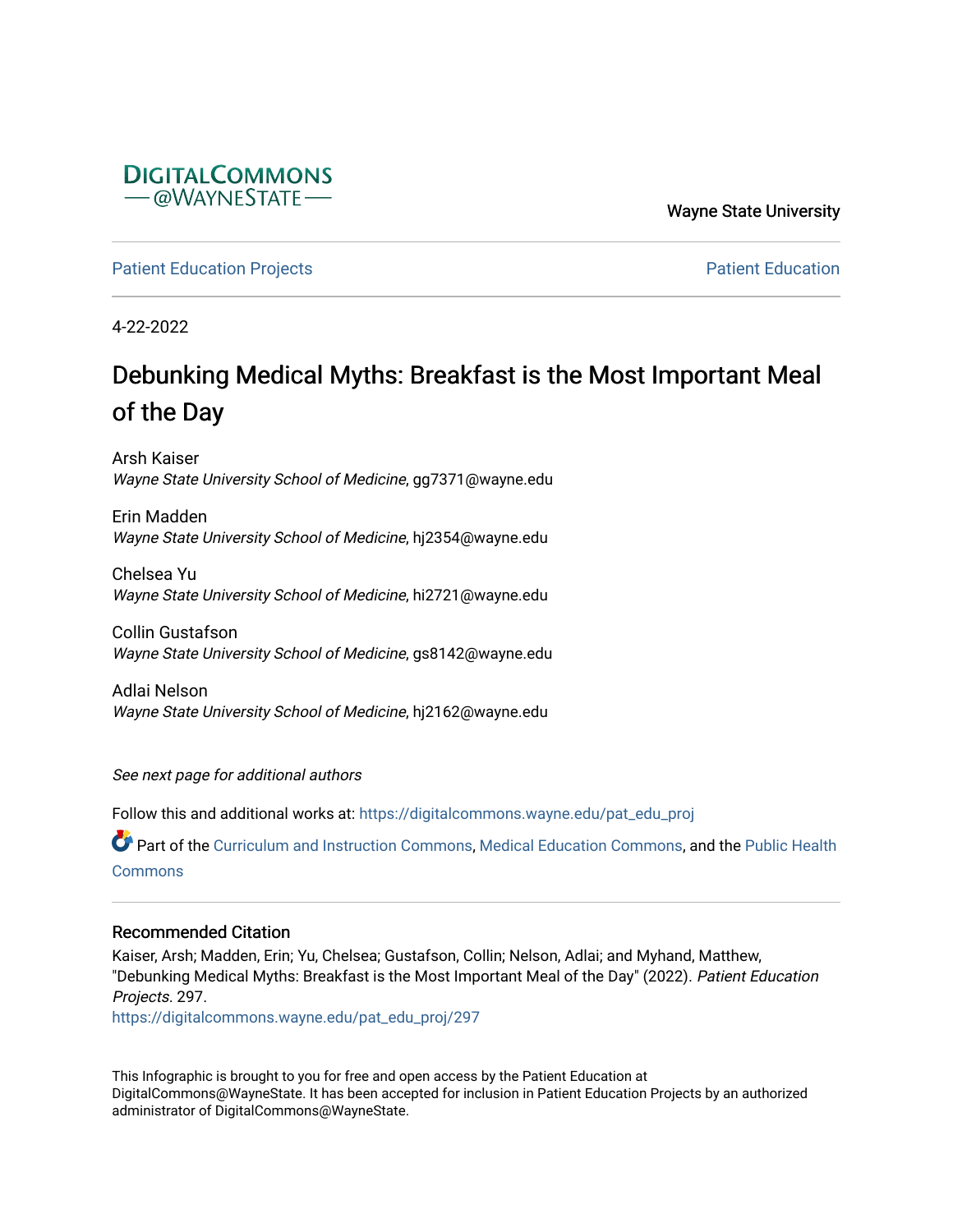#### Authors

Arsh Kaiser, Erin Madden, Chelsea Yu, Collin Gustafson, Adlai Nelson, and Matthew Myhand

This infographic is available at DigitalCommons@WayneState: [https://digitalcommons.wayne.edu/pat\\_edu\\_proj/297](https://digitalcommons.wayne.edu/pat_edu_proj/297)